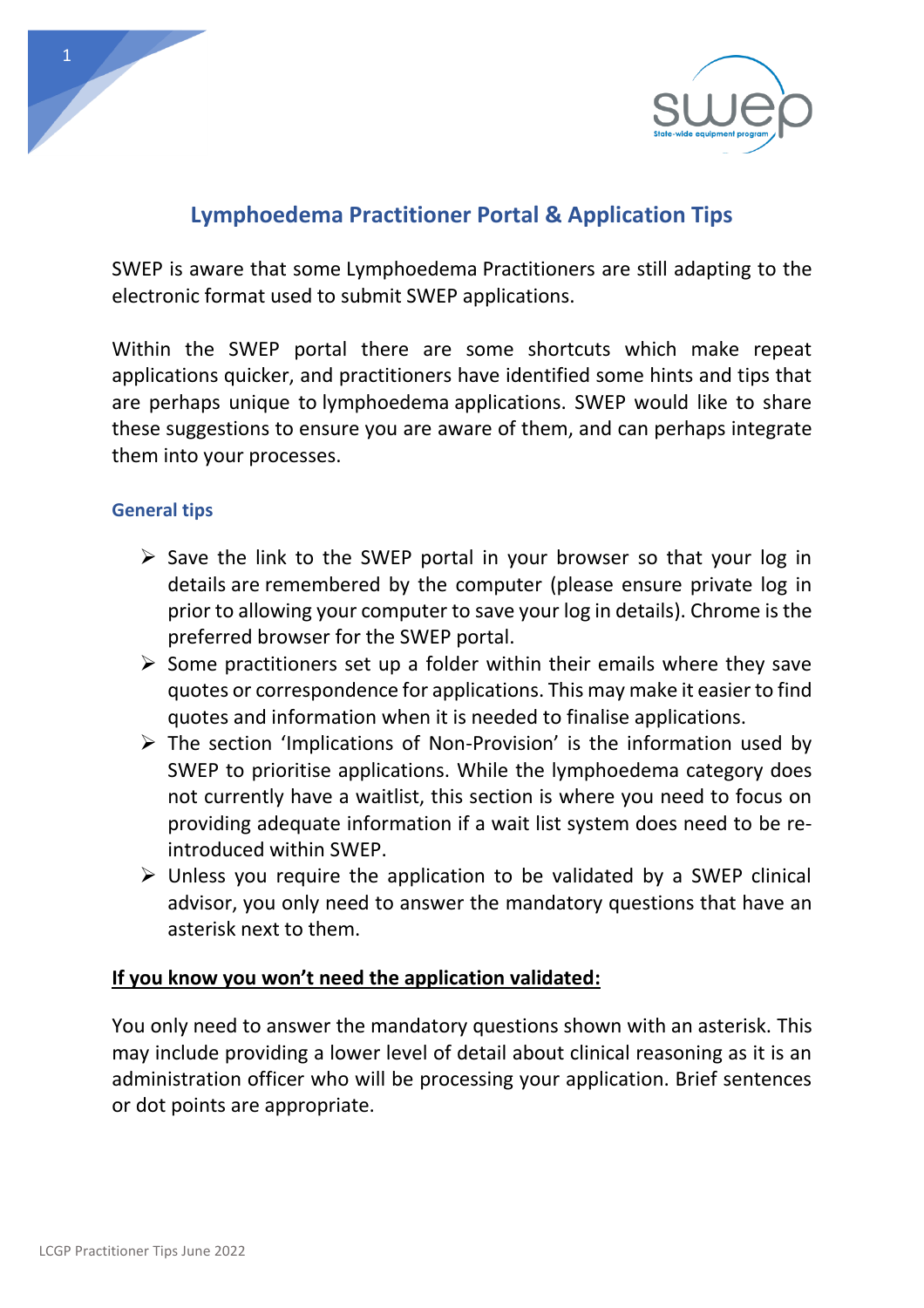

## **If you know you will need the application to be validated:**

Provide extra clinical detail (including the relevant sections that don't have an asterisk) so that the clinical advisor can see your clinical reasoning behind the decisions made. Please see additional hints below on the sort of detail that assists a clinical advisor to review your application.

## **If you aren't sure whether or not the application will require validation:**

Fill in the mandatory sections marked with an asterisk and submit the application. If you do need to have the application validated, **hit the cancel button to return to the application and add in additional information as needed**. For further information on this process refer to page 34 of the Portal User Guide available here: [https://swep.bhs.org.au/portal-application](https://swep.bhs.org.au/portal-application-guide.php)[guide.php](https://swep.bhs.org.au/portal-application-guide.php)

#### **Tips to assist a SWEP Clinical Advisor to validate your application**

Providing adequate information assists the clinical advisor to review and validate your application as promptly as possible. This helps reduce overall costs to the program and expedite approval of compression garments for your consumers.

Note: Clinical advisors only have access to the current application and order/measure documents. Providing some information about the history of the consumer within SWEP LCGP can be useful.

- ➢ Consumer Diagnosis (Mandatory question): Include all relevant details of lymphoedema and related conditions – think What? Where? When?
	- o Example: Right upper limb lymphoedema onset 2019 secondary to breast cancer diagnosed 2018, completed initial cancer treatment, has ongoing hormonal therapy. Single episode of cellulitis 2020.
- ➢ Consumer Expectations (Mandatory question): Demonstrate informed consent by noting what bothers the consumer about their lymphoedema and what is their understanding of how the garment will improve function /wellbeing/independence? If repeat order for an identical garment previously funded by SWEP just state that here. If change to garment use Clinical Justification to provide more detail.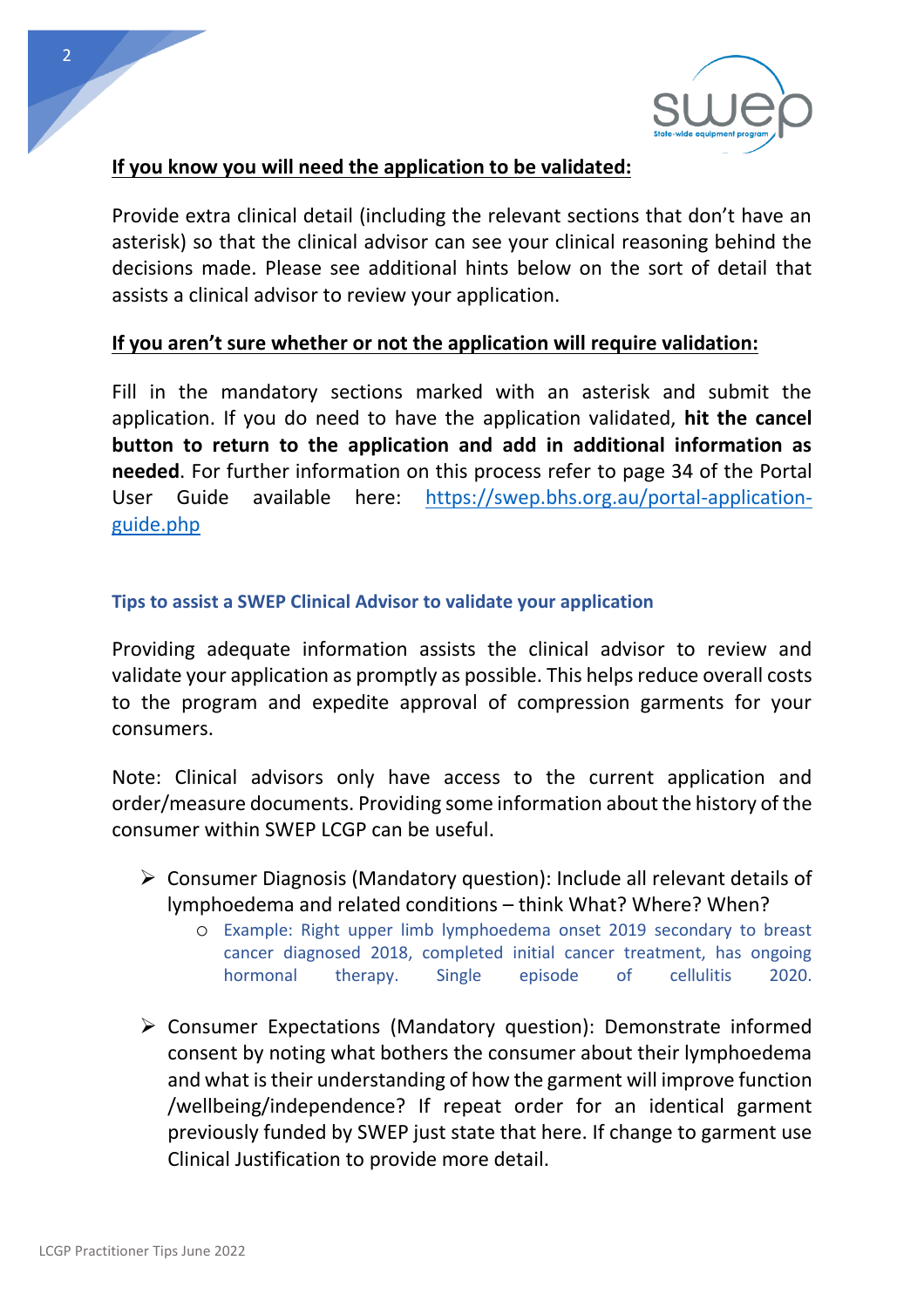



- $\circ$  Example: Replacement garment consumer has been using same garment daily for 2 years to effectively manage lymphoedema as part of their selfmanagement plan
- ➢ Consumer Characteristics: Ensure responses show assessment outcomes and how increased consumer complexity is being managed - consider Who? What? Where? How? When?
	- o Example: Consumer confidently dons/doffs garments daily
	- o Example: Consumer has carer services to assist with donning wrap compression on weekdays and will be assisted by family to don the class 1 garments with the donning aid on weekends. Family will also assist with doffing daily if required.
- $\triangleright$  Clinical Justification: Help us understand why your consumer needs this specific item. Check you have provided both clinical and consumer perspectives. Put information in the most useful / relevant box rather than repeating the same details.
	- o Example: Why does the consumer need this item? Forearm and hand oedema with increase in fibrosis and pain in forearm and progression of oedema to upper limb towards end of garment life.
	- o Example: Why is this the most effective item? Or What other solutions were considered and trialled? Previous OTS compression – did not control swelling in calf and cut in at ankle – consumer stopped wearing compression due to discomfort. Consumer agreed to trial MTM with stronger compression class. If successful we will repeat this order.
- ➢ Delivery details: State training requirements if new/change of garment and delivery is to client, and/or when assistance required for garment use.
	- o Example: Review of donning, doffing and care instructions will be provided at garment fitting appointment.

#### **When working with new consumers**

- $\triangleright$  During the appointment, if it is possible, ask the person to fill in the handwritten SWEP eligibility form while you complete the electronic application form at the same time. This will allow you to ask each other questions and get these tasks done efficiently.
- $\triangleright$  Even if you don't finish the electronic application during the appointment, it will be started and in your drafts section in the SWEP